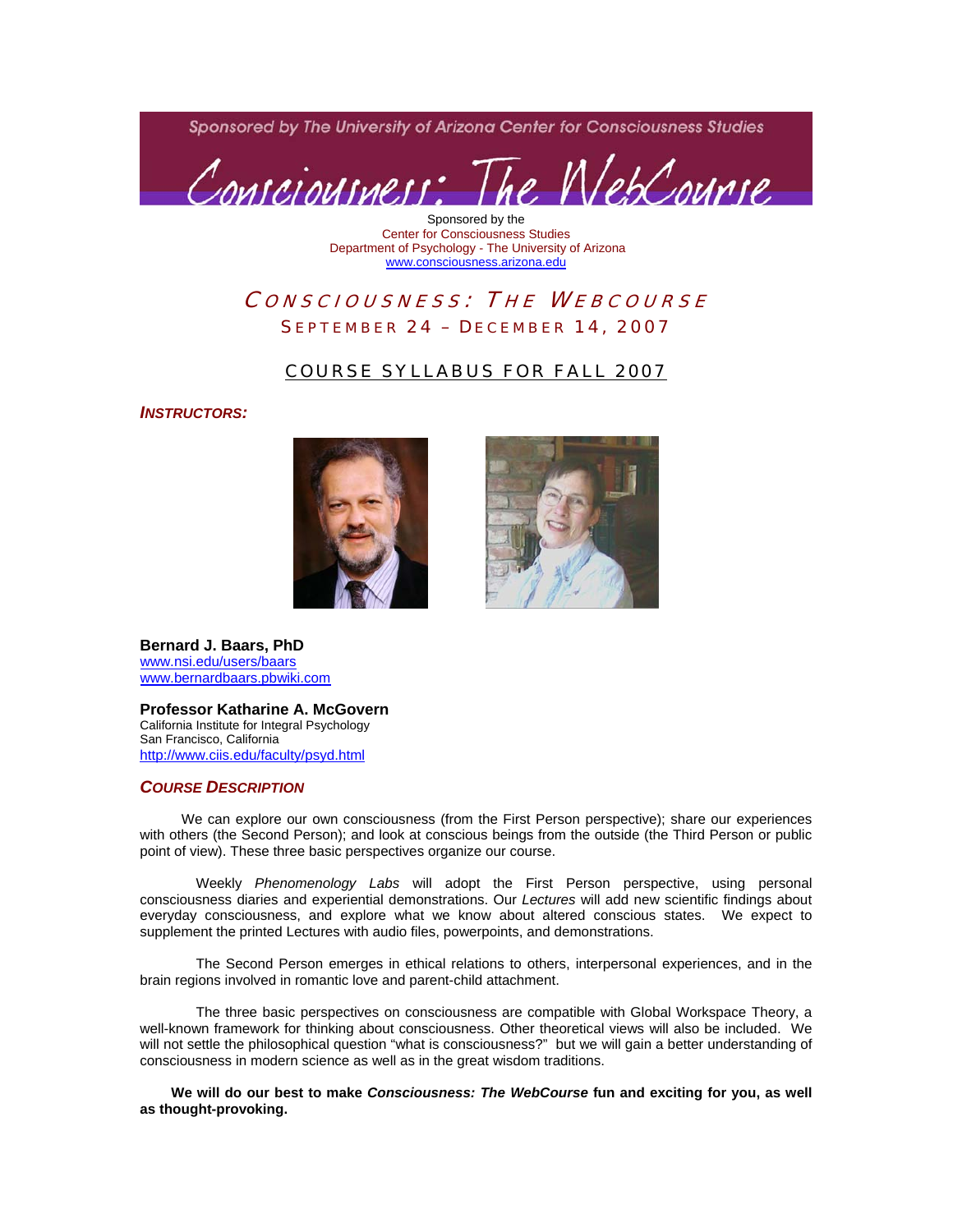

*DATES: SEPTEMBER 24 – DECEMBER 14, 2007* 

## *WEBCOURSE DETAILS.*

You will receive information about the WebCourse platform and resources as soon as you register. Address questions to **[center@u.arizona.edu](mailto:center@u.arizonal.edu)**

Lectures will be posted online. About one-half hour of audio file will also be available each week. *Phenomenology Labs* (or "P-Labs") are designed to explore our own experiences. All participants are encouraged to explore their ideas and experiences in small online *Discussion Groups*, led by graduate students and post-docs.

Most Discussions will be held online on weekends, to encourage live participation. Off-line Discussions will also be available to those in different time zones.

Readings will include the textbook (below), as well as posted readings, powerpoint presentations, demonstrations, and more.

#### *OUR TEXTBOOK:*

Bernard J. Baars, *In the Theater of Consciousness: The Workspace of the Mind.* (NY: Oxford University Press, 1997). Online handouts will supplement the book.

#### *OTHER SOURCES:*

William James, *Psychology: Briefer Version*. (1894) Free on the web.

*Science & Consciousness Review*, [www.sci-con.org](http://www.sci-con.org/)

[www.bernardbaars.pbwiki.com](http://www.bernardbaars.pbwiki.com/)

## … **and more as we go along**.

On Tuesdays the Phenomenology Lab will be posted for the week. You are encouraged to keep a Consciousness Diary, and to base your own observations and ideas on your Diary.

We hope you will join in Online Discussions as much as possible. Don't be shy! (And if you feel shy at first, just keep exploring your thoughts about that in your Diary!)

*QUESTIONS? PLEASE DIRECT QUESTIONS TO:* **CENTER FOR CONSCIOUSNESS STUDIES, UNIVERSITY OF ARIZONA, [center@u.arizona.edu](mailto:center@u.arizona.edu)**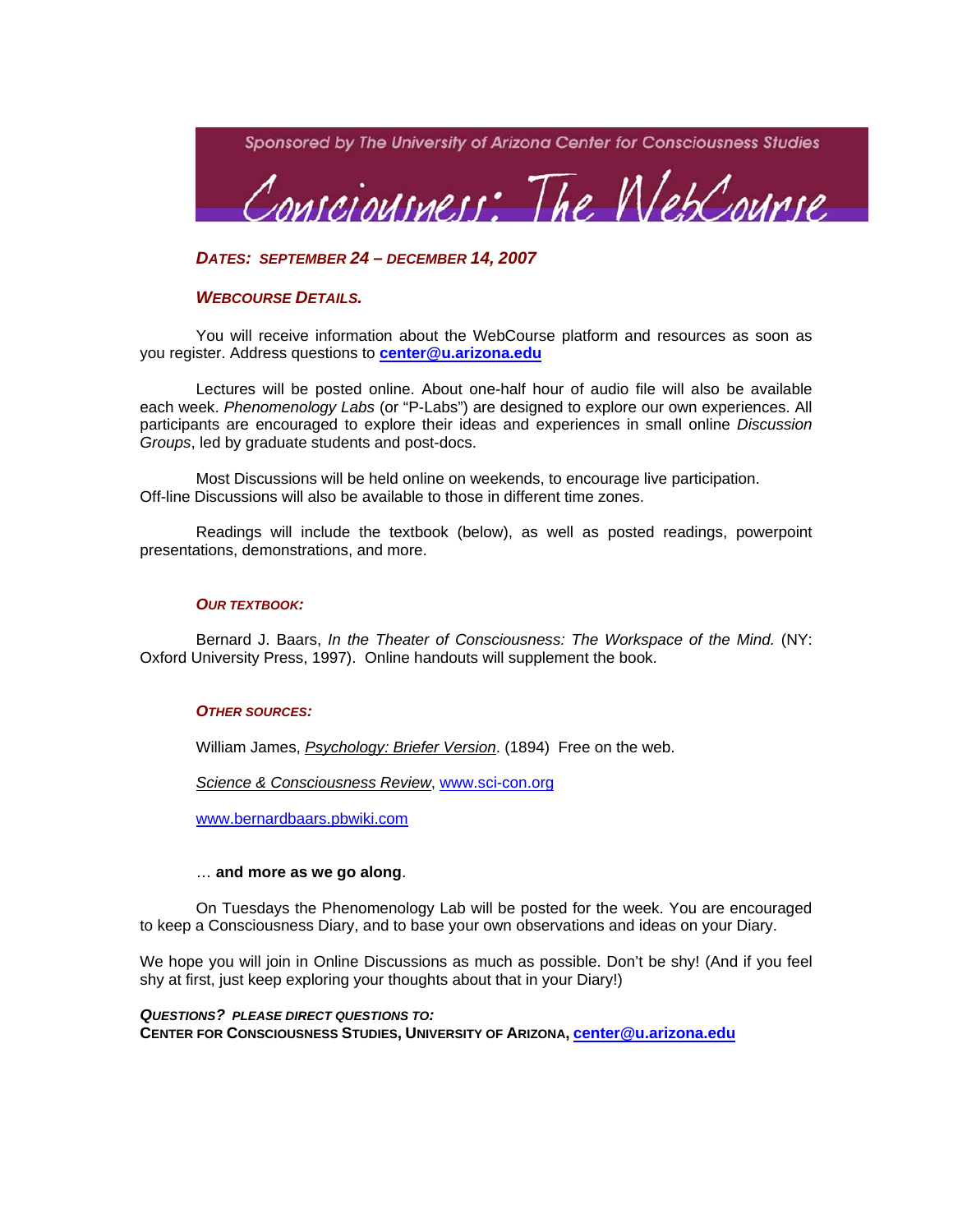Sponsored by The University of Arizona Center for Consciousness Studies



### COURSE OUTLINE

(*Tentative*: we may add or change some content.)

## **WEEK 1.**

*First, second and third person: Approaches to the evidence.* 

Explorations of consciousness are very ancient. Science is a late-comer!

How can we explore our own experience without first solving metaphysical questions that nobody has been able to find a consensus on?

Reportability as the standard for 2nd and 3rd person explorations of consciousness. What if you can't describe your experience? Psychophysics and contrastive analysis.

The Theater of Consciousness: A helpful metaphor. Metaphors are not facts!

What do we lose when consciousness is lost or reduced? The puzzle of the Minimally Conscious State (MCS): Terry Schiavo.

Meditation and higher or altered states. Other ways of altering conscious experience.

#### **READINGS:**

Baars (1997), Prologue and Chapter One. James (1890). Chapter on The Stream of Thought. Online readings: John Searle, 2004. A classic piece of introspection. Martin Buber.

#### **P HENOMENOLOGY L AB I:**

How to keep a Consciousness Diary. Cultivating mindful self-observation. Gathering information about our own consciousness. Meditation, noting, and the stream of consciousness. Data to be gathered: what happens when you try to focus consciousness? Twilight states of consciousness.

#### **DISCUSSION GROUPS:**

Your first thoughts on your personal experiences. Meeting other conscious people via the web versus meeting each other in person. Your thoughts on our encounters.

#### **WEEK 2.**

*In the Theater: The bright spot of consciousness has limited capacity from moment to moment.*  Why multi-tasking has limits. Some interesting implications.

**READING**: Baars, Chapter 2.

**PHENOMENOLOGY LAB 2:** Your Consciousness Diary: "At what happens when you are loading your mental capacity? Slips and automatisms during mental tasks. The convergence between personal experience and scientific studies.

**DISCUSSION GROUPS**. Your Consciousness Diary. Exploring variations of multitasking in everyday life. Do you notice slips, automatisms and speed changes when you are multitasking? What else do you notice?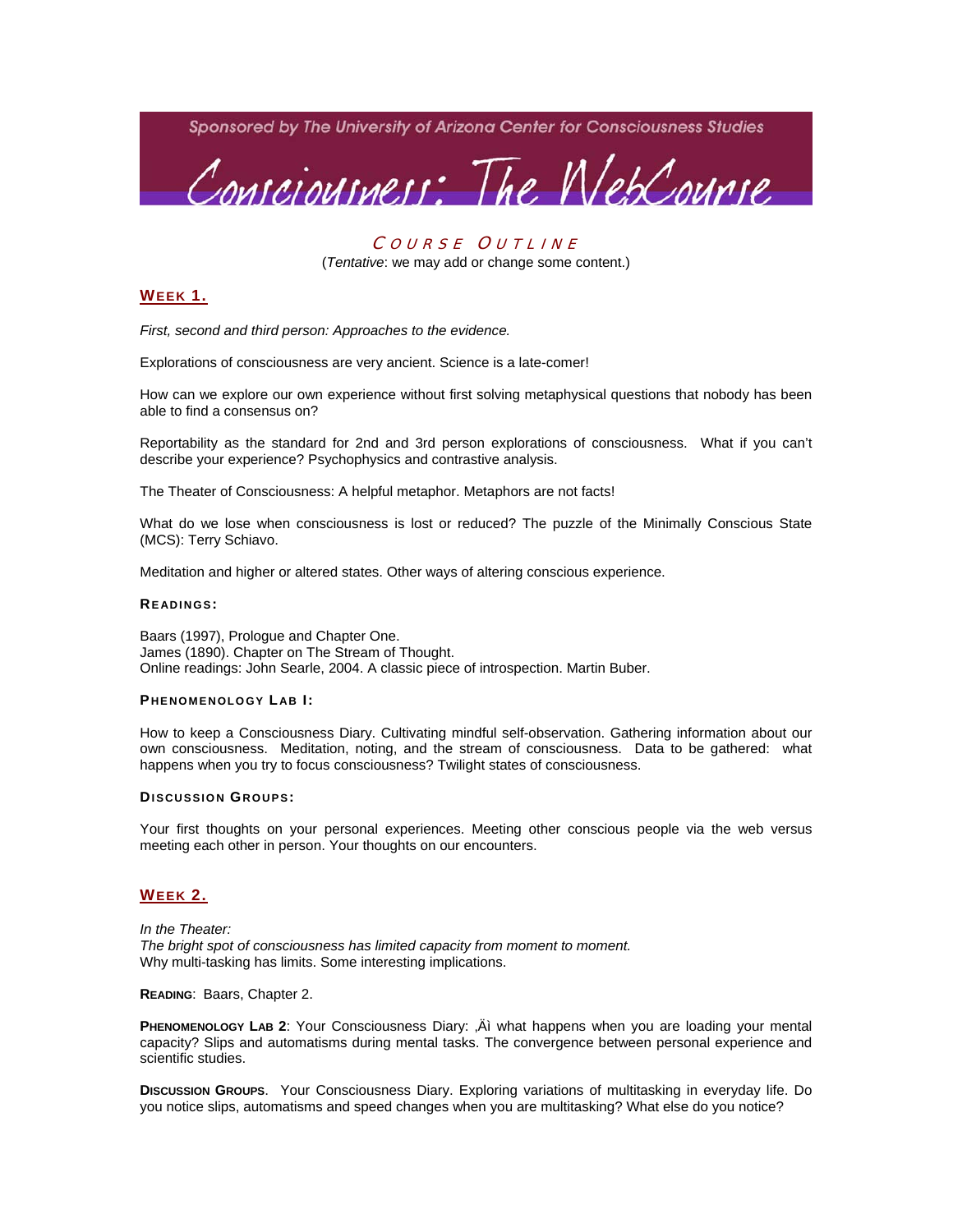

## **WEEK 3:**

*In spite of its limited capacity from moment to moment, consciousness enables vast access in the mindbrain.* 

The astonishing amount of knowledge that we can access by way of conscious experiences. Brain evidence for conscious contents. The thalamo-cortical brain core as the basis of global broadcasting. Why this part of the brain is believed to underlie conscious experiences.

**READING:** Baars (1997). Chapter 2. Baars (1997) summary article in Journal of Consciousness Studies Baars (2002). The conscious access hypothesis. Trends in Cognitive Science.

#### **PHENOMENOLOGY LAB 3:**

Your Consciousness Diary: Exploring personal memories --- true ones, false ones and creative, reconstructions. Taste preferences or aversions --- one kind of powerful learning in everyday life.

## **WEEK 4:**

*In the light of consciousness: Sensation, imagination and ideas.* 

Isaac Newton and the discovery of primary colors. The inner and outer senses. Input competition. Some imaging experiments. The compelling power of imagination. Metaphors and persuasive images. Emotions and heart-felt, experiences.

Plato's difficulty with abstract ideas. Plato as a psychologist. The Hindu-Buddhist psychology of subtle experiences. Semantic satiation and meditation.

Where in the brain does visual consciousness first become unified? Top-down and bottom-up processing: Cooperation in the creation of conscious contents.

**READING**: Baars (1997). Chapter 3.

#### **PHENOMENOLOGY LAB 4:**

Your Consciousness Diary: Exploring your imagination .At through dreams, daydreams, evocative images and language. Jungian, Freudian, and other dimensions of dream contents. Notice ambiguities and multileveled meanings.

Life is full of ambiguities: Ambiguous and multiple meanings, figures and words. Feelings and fringe consciousness: The tip of the tongue and other feelings.

Connotation and allusion, meaningfulness and meaning.

Illusions of conscious continuity: The blind spot, reading in peripheral vision, and eye fixations in reading.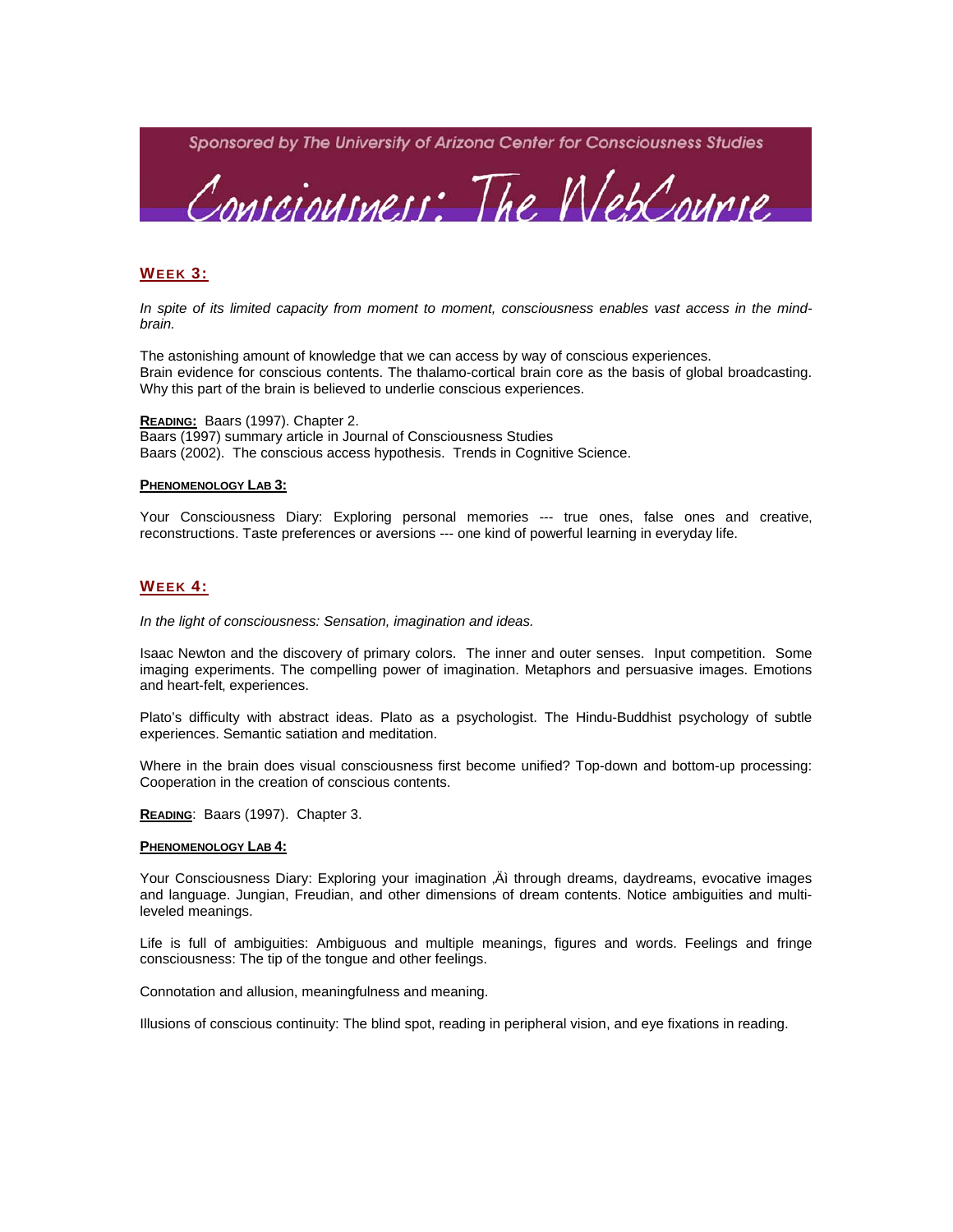Sponsored by The University of Arizona Center for Consciousness Studies



### **WEEK 5.**

*Elsewhere on the theater stage: Working memory as extended consciousness.*

How focal consciousness interacts with working memory. What is working memory? Inner speech and the visuospatial sketchpad. The magic number, 4 thru 9.

The front half of the brain: working memory and extended consciousness.

**READING:** Baars and Franklin (2003). How consciousness and working memory interact. Trends in Cognitive Sciences.

#### **PHENOMENOLOGY LAB 5:**

Demonstrating the magic number to yourself. Working Memory load in everyday life. Is mental effort like a muscle?

The visuo-spatial sketchpad in everyday life: visual imagination.

Inner speech, inner humming, inner actions, and inner music.

#### **WEEK 6.**

*Aiming the spotlight: Attention, absorption and the construction of reality.* 

Selective attention. Eye movements. Voluntary and spontaneous attention. Brain basis: Prof. Tutis Villis brain slideshow for eye movements. (On the web).

Selection biases in opinion formation, cults and indoctrination. The amazing stability of belief systems.

**READING**: Baars (1997). Chapter 4.

**PHENOMENOLOGY LAB 6:** Dan Simons' demonstrations of inattentional blindness.

"Absent minded" or "other-minded"? The Stanford Hypnosis Scale. Attention and absorption.

#### **WEEK 7.**

*It is dark backstage: The unconscious context of conscious experiences.* 

The banks of the stream of consciousness. Egocentric brain maps and the self. Tip of the tongue and the prefrontal cortex. How am I doing?, appraisal and emotion.

Current concerns, and Unfinished business, as active contexts in the stream of consciousness.

Interpreting projection, in scientific terms. Unconscious activation of moods. Emotional trauma as an active context.

**READINGS**: Baars (1997). Chapter 5.

**PHENOMENOLOGY LAB 7:** Fixedness: being blind to the obvious. Priming conscious thoughts. Breaking rigid contexts for creativity. Unconscious contexts and interpersonal activities.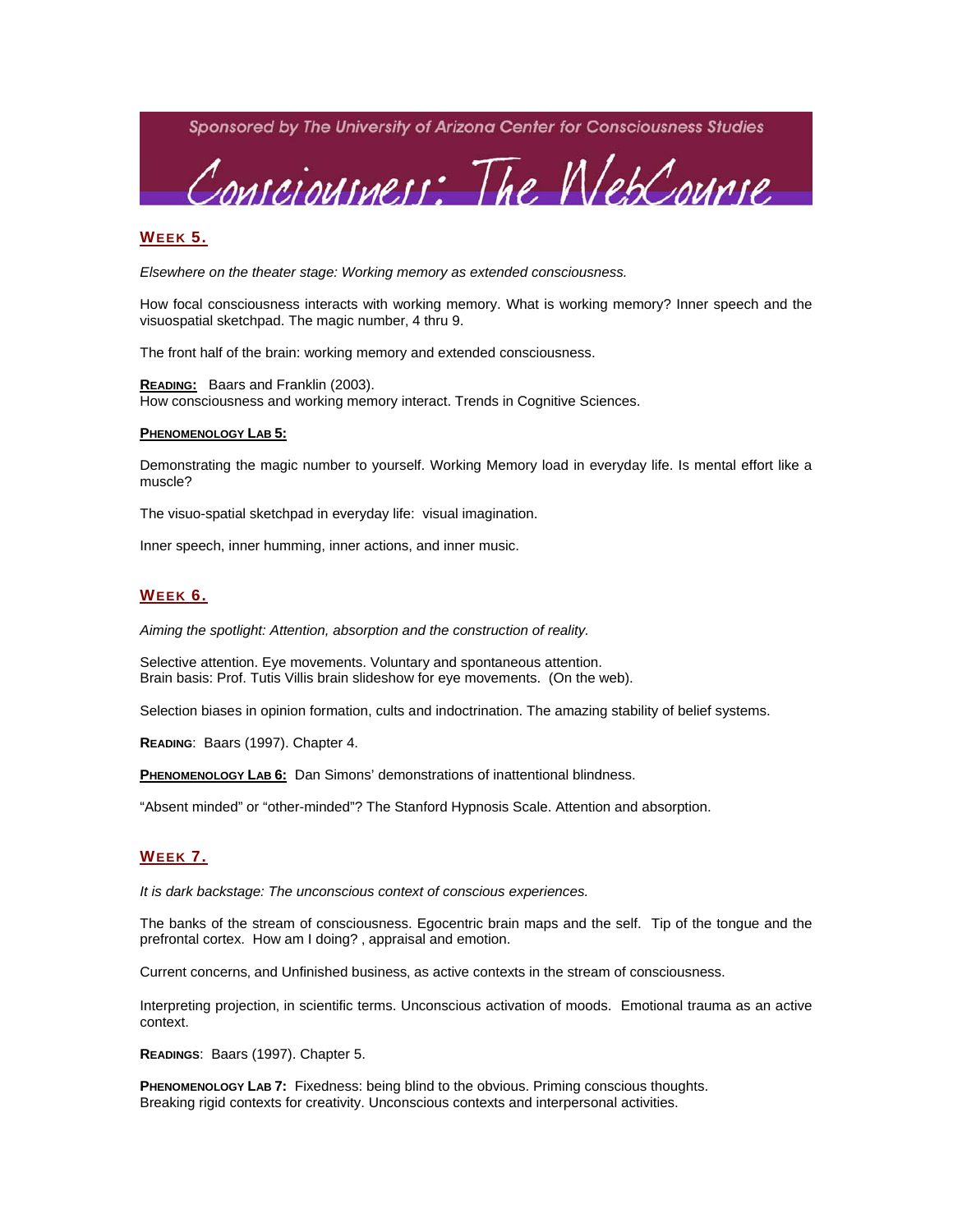

## **WEEK 8:**

*Volition: Conscious goals can guide actions.* 

Errors of volition: thought and action. Errors of action and slips of the tongue.

Competing plans. Automatisms and mental effort.

Unconscious influences on our actions.

Paradoxes: Ironic effects. Inner conflict and the anterior cingulate cortex.

**READING**: Baars (1997). Chapter 6. Errors of speech and action.

**PHENOMENOLOGY LAB 8:** Your Consciousness Diary. What's free about free will? The devil made me do it! Counter-voluntary acts. Collecting errors of action and speech. Everyday dissociation: accidents, earthquakes. William James on fugue and hypnosis.

#### **WEEK 9:**

*The Stage Director in the Theater of Consciousness.* 

Lecture. Split selves, fragmented selves, disordered selves. A theater or a parliament? Brain establishments, dominant coalitions, and revolutions. Our limited self-awareness. Split-brain personalities.

Reading: Baars (1997). Chapter 7.

Phenomenology Lab 9: Your Consciousness Diary: Marcel Proust waking up at night. Experimenting with a shifting sense of self. A dialogue with Buddhist psychology.

## **WEEK 10:**

*What is conscious about our emotions?* 

The interplay of conscious and unconscious processes in emotion. The controversy over Freudian repression: New brain evidence?

Feelings, emotions, and moods --- regulating the contents of consciousness. The mammalian core of the human brain.

Phenomenology Lab 10: Exploring unconscious moods. Anthony Greenwald, Banaji and unconscious stereotyping. Conscious and unconscious aspects of personal emotions.